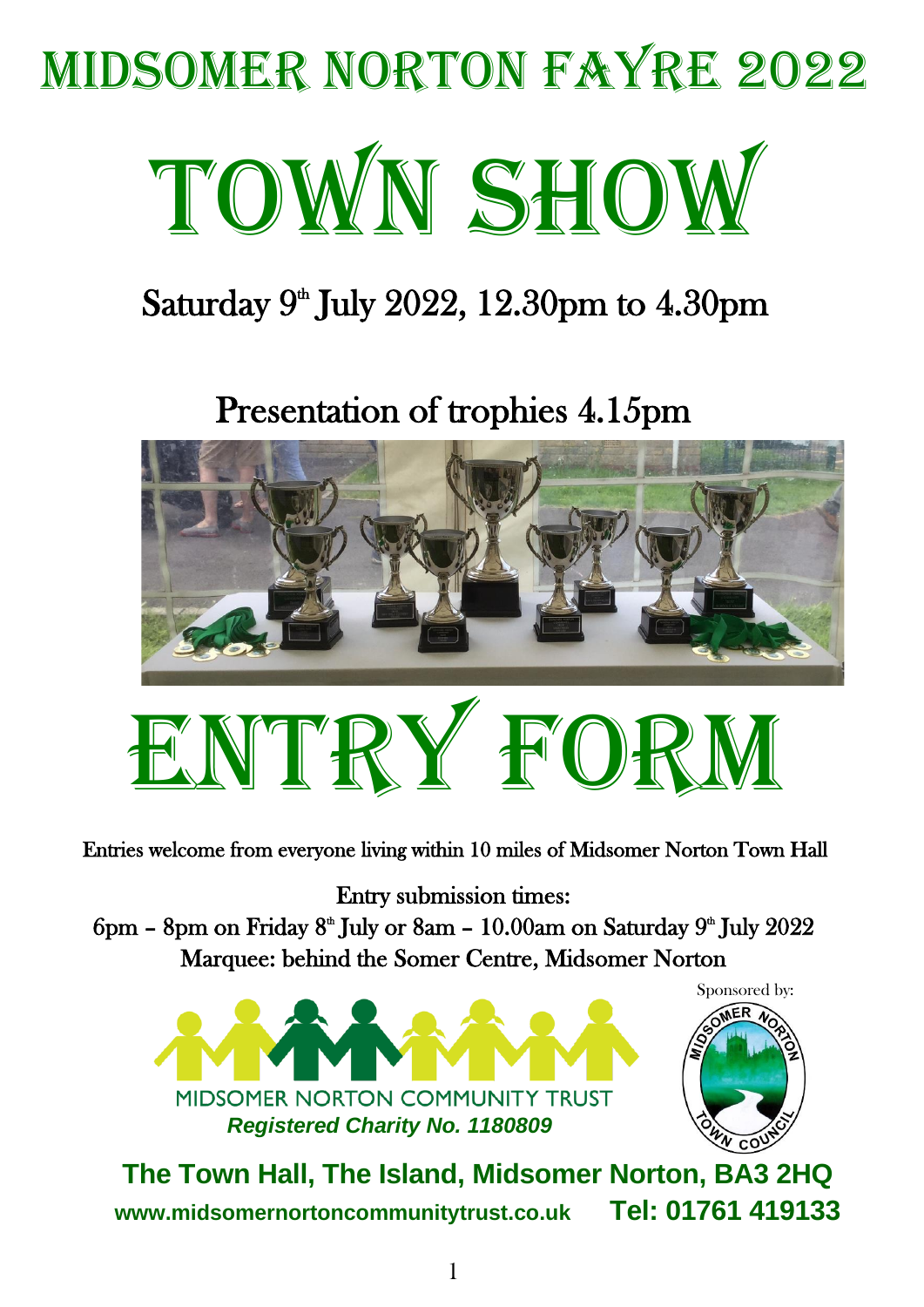# Midsomer Norton Fayre Annual Show

Welcome to Midsomer Norton's Seventh Annual Town Show which aims to celebrate the creativity of the people of our town and the surrounding area. Entries are invited across a range of categories from all ages and abilities. Whilst there will be a number of trophies and medals to be won, above all we hope everyone will be a winner through the enjoyment of participating.

Yours sincerely Steve Plumley Co-ordinator, Town Show Committee

# **HOW TO ENTER**

Please complete the entry form attached. Bring your exhibit(s) to the Town Show Marquee behind the Somer Centre (not the Town Hall) between 6pm - 8pm on Friday 8<sup>th</sup> July or between 8am and 10am on Saturday 9<sup>th</sup> July 2022.

Entry is open to all those living within a ten-mile radius of Midsomer Norton. There is a charge of 50p per entry. Exhibitors may enter any number of exhibits, but only one entry per class. Entry to the Children's Section is FREE up to the age of 14 years on the day of the show  $(9<sup>th</sup>$  July 2022).

We regret that late entries will not be accepted.

For helpful hints, see page 7. There are seven Sections you can enter with full details of each Class on pages 4 & 5:

# Thanks to OUR SPONSORS & **ORGANISERS**

Thanks are due to Midsomer Norton Town Council, local individuals and businesses who by sponsoring the show have made it possible.

Thanks also go to the Midsomer Norton Community Trust organising team: Steve Plumley, Jenny Hillman, Rosemary Blatchford, Patricia Flagg, Lyn Plumley, Amy Purchase, Martyn Plant, Diane Lawrence & Alex Davis.

For further details please visit: [www.midsomernortoncommunitytrust.co.uk](http://www.midsomernortoncommunitytrust.co.uk/)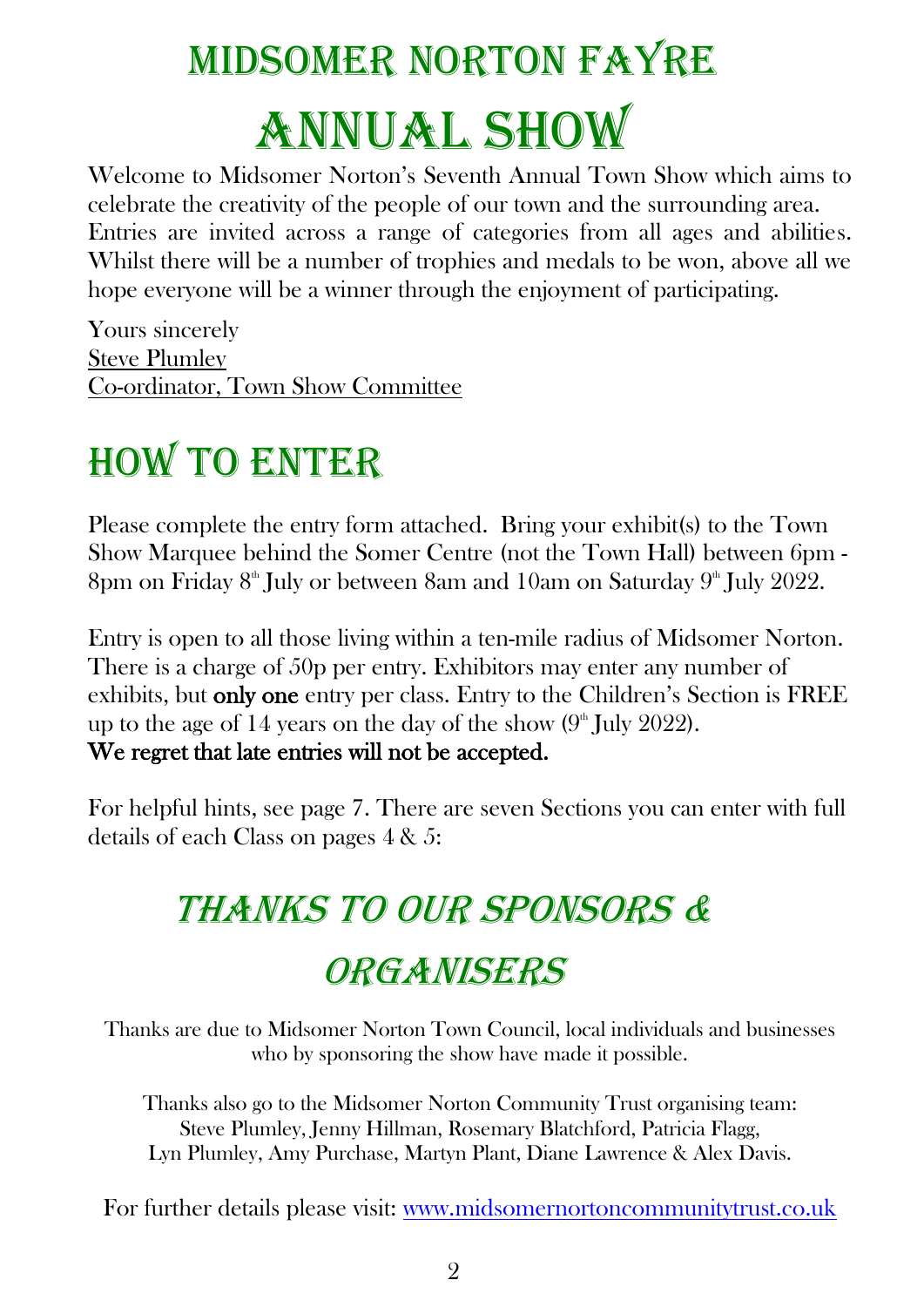# Midsomer Norton Fayre **ANNUAL SHOW**

 ${\bf JUDGING:}$  This will commence at  $10.30{\rm am}$  on  ${\rm Saturday}~9^{\rm \tiny th}$  July  $2022.$ 

SHOW OPENING TIMES: The Town Show Marquee will open to the public from 12.30pm or after judging is completed (whichever is earlier) until 4.15pm.

#### WINNERS PRESENTATION: Trophies will be presented in the Marquee at 4.15pm, after which entries must be collected by 4.45pm at the latest.

N.B. Schools are asked to collect their entries from the Fayre. Any school entries not collected will be taken to the Town Hall. They must be collected by 4pm on Friday  $15^{\circ}$  July 2022 at the latest or they will be disposed of.

For full details of entry conditions please see page 6.

Section Award: A trophy and certificate will be awarded to the exhibitor who gains the most points in each of the Show Sections.

The Midsomer Norton Annual Town School Award: A trophy and certificate will be awarded to the Midsomer Norton School with the highest aggregate number of points from its pupils' entries.

The Midsomer Norton Annual Town Award: A trophy and certificate will be awarded to the entrant gaining the highest number of points from Sections A, B, C, E & F.

**Points System:** 1<sup>st</sup> Prize - 10 points,  $2^{nd}$  Prize - 5 points and  $3^{rd}$  Prize - 2 points.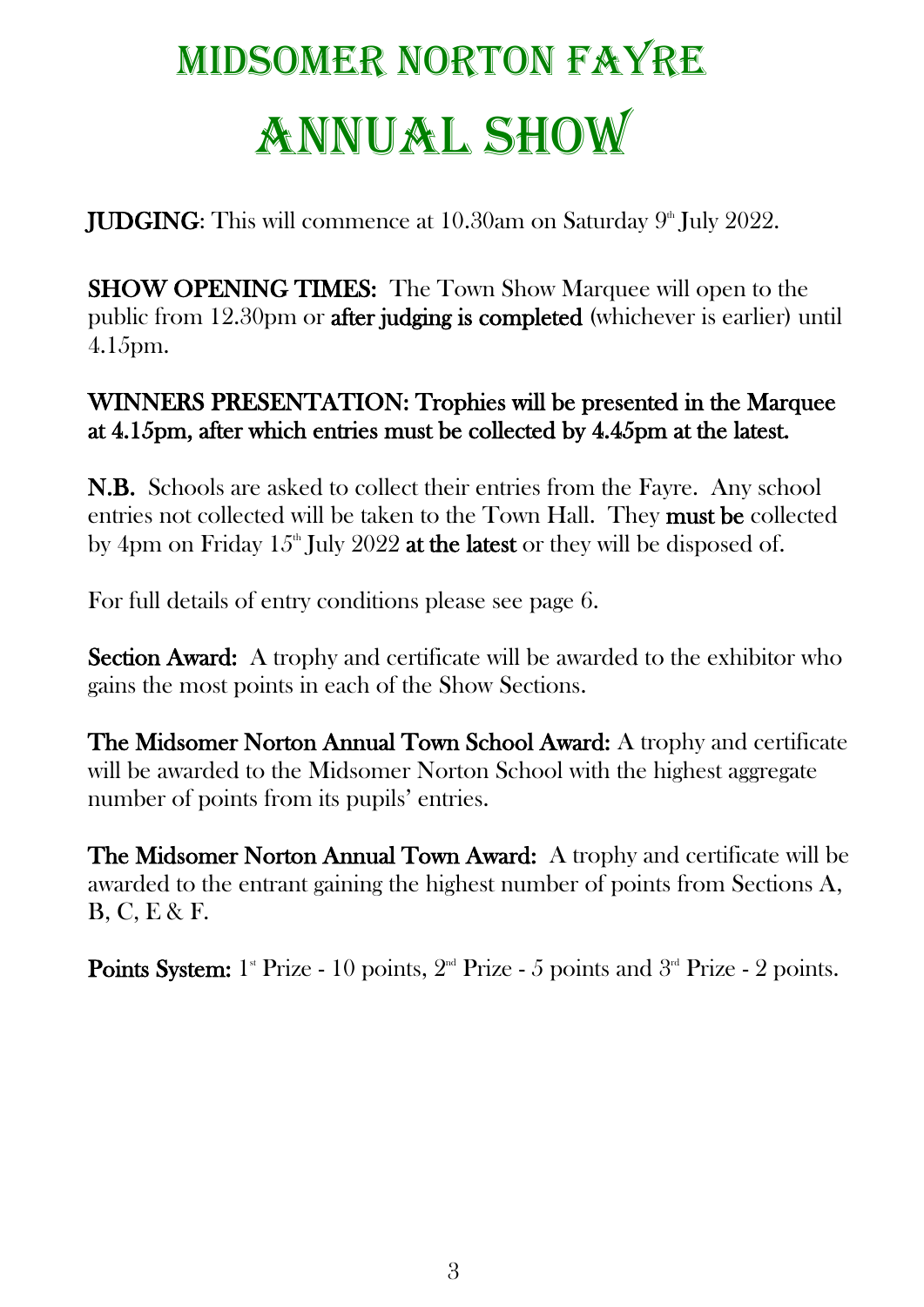# Midsomer Norton Fayre Annual town show - entry categories

# SECTION A: VEGETABLES

#### Sponsor: Jacarandas

- 1: Three Courgettes
- 2: Lettuce with root in jar
- 3: Four bunches herbs in jar
- 4: Two Cucumbers
- 5: Three Carrots
- 6: Three Onions

### Section B: FLOWERS

#### Sponsors: Sweet Pea Floral Design

- 1: One Perfect Bloom
- 2: Three Roses
- 3: Nine Sweet Peas
- 4: Vase Mixed Garden Flowers
- 5: Arrangement for Platinum Jubilee.  $(15" \times 15"$ max.)

### SECTION C: COOKERY

#### Sponsors: Docky's

- 1: Victoria Sponge (to recipe)
- 2: Fruit Cake (to recipe)
- 3: Five Scones (to recipe)
- 4: Savoury Quiche (max. 9")
- 5: Five Chocolate Biscuits
- 6: Lemon Drizzle Cake
- 7: Carrot Cake

### **CAKE RECIPES**

#### Victoria Sponge (tin max. 8")

- ❖ 8 ozs Margarine
- ❖ 8 ozs Caster Sugar
- ❖ 8 ozs Self Raising Flour
- $\div$  4 Eggs
- ❖ 1 Tablespoon of Water
- ❖ Baking Powder (optional)
- 7: Six Pods of Peas
- 8: Five Potatoes
- 9: Six Broad Beans
- 10: Three Sticks of Rhubarb
- 11: Three of the same vegetables not above
- 12: A dish of any type of the same fruit
- 6: Flowering Pot Plant
- 7: Table Flower Arrangement in a silver container or utensil (max.  $15''x 15''$ )
- 8: Foliage Pot Plant
- 9: A Cactus/Succulent Plant
- 10: Geranium in a flowerpot (max. 7" pot)
- 8: Decorated cake to celebrate Platinum Jubilee. Maximum size 10"  $x 10"$ .
- 9: Jar of Marmalade
- 10: Jar of Jam
- 11: Jar of Chutney
- 12: Loaf of Tea Bread

#### Fruit Cake

- ❖ 8ozs Self Raising Flour
- ❖ 4 ozs Margarine
- ❖ 4 ozs Sugar
- ❖ 8 ozs Mixed Dried Fruit
- $\div$  2 Eggs, Milk to mix
- ❖ Peel or Spice optional

#### Scones

- ❖ 8 ozs Self Raising Flour
- ❖ 1 Teaspoon Baking Powder
- ❖ 2oz of Butter
- ❖ 1 oz Caster Sugar
- ❖ 1 Egg
- ❖ Milk to mix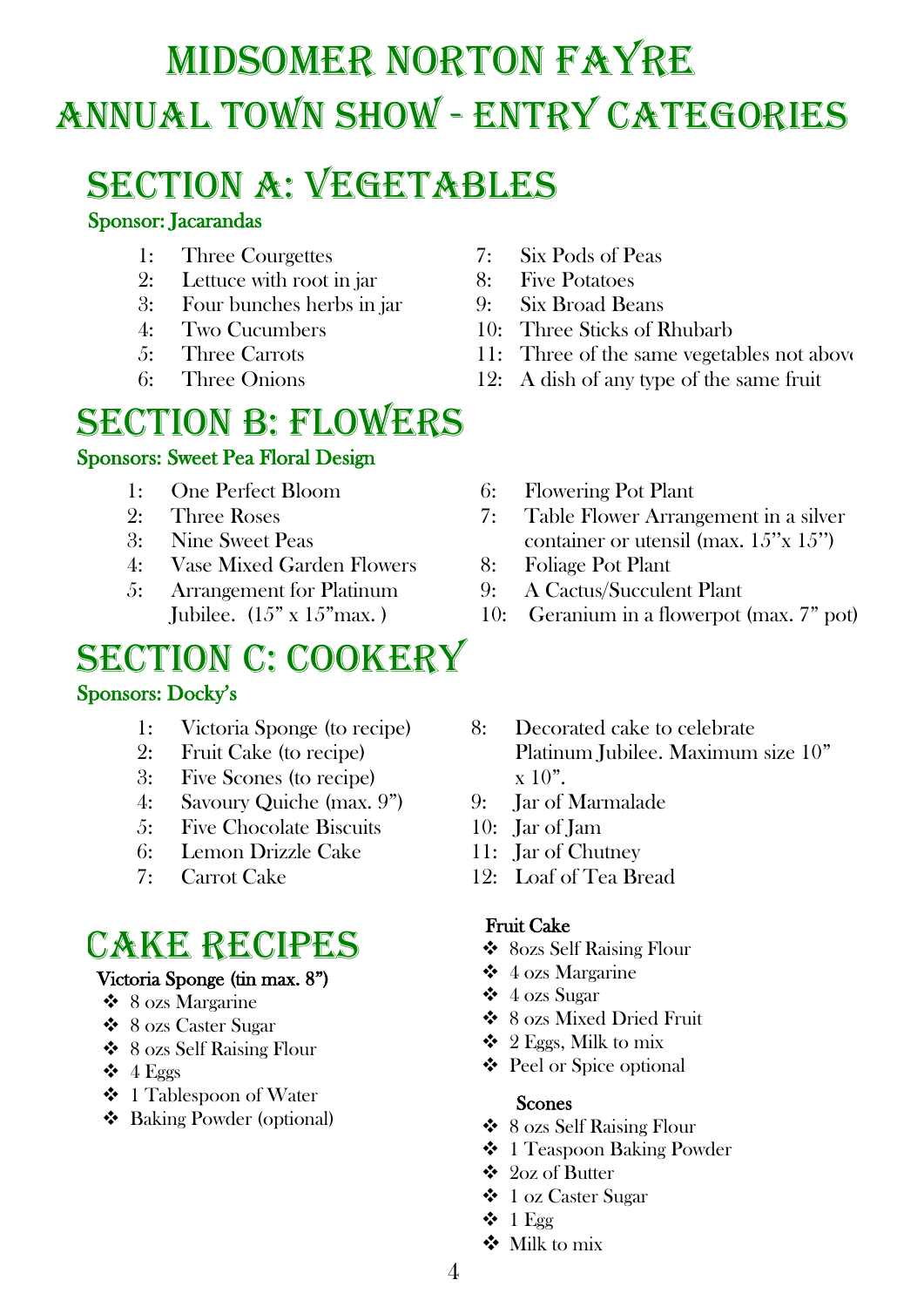### section D: MEN only COOKERY

- Sponsor: Barons Property Centre
	- 1: Victoria Sponge Cake
		-
- 4: Jar of Chutney
	- 2: Fruit Cake (from recipe)

# Section E: HANDICRAFTS

#### Sponsor: Rose Crafts

- 1: Any item of crossstitch/tapestry
- 2: Embroidery
- 3: Cushion in any medium
- 4: Item of crochet
- 5: Handmade Card
- 6: Toy: any medium  $(15" \text{x} 15")$
- 7: Hand Knitted Garment
- 8: Handicraft not in other classes e.g. pottery, basketry (no kits please)
- 9: Machine/handmade Bunting- max. 6 feet
- 10: Handmade Garment

# section f: art & photography

#### Sponsor: High Street DIY

- 1: Photograph 'Stormy Skies' colour print max. 7" x 5"
- 2: Photograph subject 'Midsomer Norton Scene' – colour print max. 7" x 5"
- 3: Photograph subject 'Food Glorious Food'– colour print no larger than 7" x 5" unmounted
- 4: Photograph subject 'Platinum Jubilee'– colour print no larger than 7" x 5" unmounted.
- 5: Abstract in any medium subject 'Trees' no larger than 16" x 20"
- 6: Pen & Ink Drawing any subject no larger than  $16"$  x  $20"$
- 7: Watercolour painting 'Boats' no larger than 16" x 20"
- 8: Landscape no larger than 16" x 20"
- 9: Mixed Media Piece. No larger than 16"x 20"

#### *NB: Sizes for 1-4 are 7"x 5" maximum unmounted, including any white edges. Sizes given for 5-9 are for the picture dimensions including any frame.*

# Section g: children's

#### Sponsor: Norton Sports & Camping

Age entry: Classes 1-4 are for Early Years & Key Stage 1 ONLY. Age entry: Classes 5-9 are for Key Stage 2 & Key Stage 3 ONLY. Please state name and age on back of all entries (NOT on the front please).

- 1: Painted Tin Can (415g tin)
- 2: Animal/Bird made from fruit & veg.
- 3: Picture from hand/fingerprints. Max A5) 7: 5 Shortcake Biscuits on a plate
- 4: Paper plate decorated with vegetable prints (max. 10")
- 5: A4 poster for: 'Reduce, Reuse, Recycle'.
- 6: Handmade card for the Jubilee. A5max.
- 
- 8: Jubilee design Lego model. Max. 10" x 10"
- 9: Photograph: 'Party' max. 7" x 5" Unmounted

3: Jar of Marmalade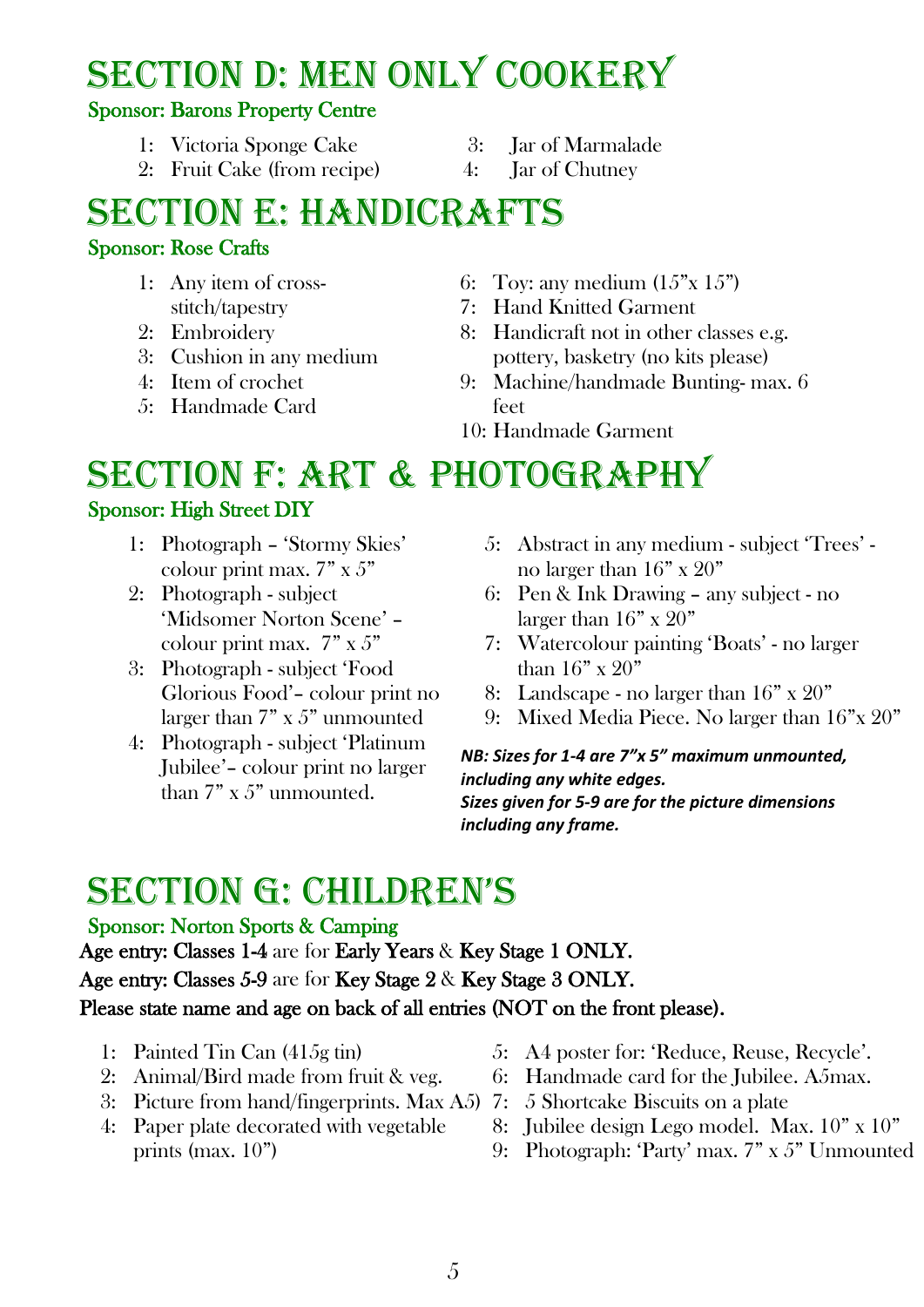# Midsomer Norton Fayre Town Show Entry conditions

- 1: Exhibitors must hand in entry forms and exhibits not later than the time shown on the schedule. Late entries will NOT be accepted.
- 2: All the exhibits must be the exhibitors own work and made within the last two years. Pot plants should be in the hands of the exhibitor at least 6 months before the show.
- 3: Exhibitors may enter no more than one exhibit in any one class.
- 4: Exhibitors may enter as many classes as they like.
- 5: No-one is allowed in the marquee while judging is in progress.
- 6: The decision of the judges is final.
- 7: Any objections should be lodged with the organizers by 3.00 pm
- 8: All items are left at the sole risk of their respective owners.
- 9: Exhibits must be collected by 4.45 pm at the latest.

10. Schools are asked to collect their entries from the Fayre. Any school entries not collected will be taken to the Town Hall. They must be collected by 4pm on Friday  $15^{\text{th}}$  July at the latest or they will be disposed of.

#### 11: Trophies should be returned to the Town Hall by  $29<sup>th</sup>$  May 2023.

- 12: The show is open to anyone living within a ten-mile radius of Midsomer Norton Town Hall.
- 13: All entries will have an identification number fixed upon Registration.
- 14: The Committee reserve the right to move any exhibit at their discretion and to accept or decline entries without giving a reason.
- 15: 'Men Only Cookery' does not count in overall cookery points. The winner will receive a special trophy
- 16: All entries on display must be anonymous in terms of name and age. Any entry breaking this rule will be disqualified. The ONLY exception is that all children's entries MUST show their age, name and school on the BACK.
- 17: All matters not provided for in the rules shall be left to the discretion of the show committee.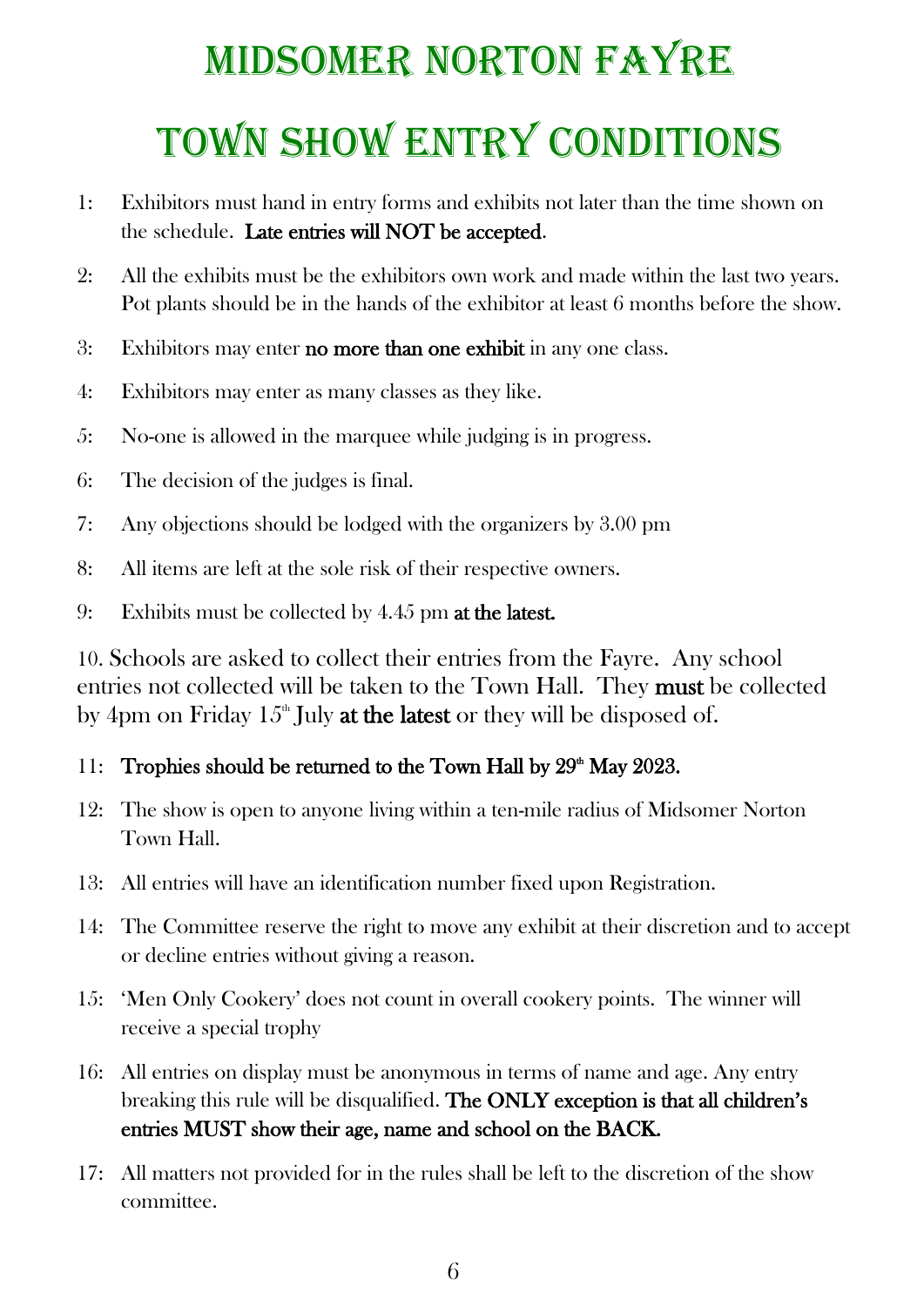#### HELPFUL HINTS – SECTION A: FRUIT AND VEGETABLES

Broad beans – straight, fresh, evenly matched with no outward sign of seeds.

Carrots – fresh roots of good shape and colour, free from side roots or blemishes. Clean with soft cloth, never scrub. Remove foliage by twisting 2" above crown.

Cucumbers & Courgettes – fresh, blemish free, straight of uniform thickness.

Dish of Fruit (maximum 6" in diameter) keep natural bloom, do not wash. Aim for optimum ripeness and consistency of size, shape and colour. Leave stalks intact.

Herbs – small labelled bunch of each variety, tied together. Displayed together in a glass jar.

Lettuce – with root attached and displayed in a glass jar.

Onions – clean, firm, thin-necked bulbs, well-matched. Roots neatly trimmed to base. Can be staged on rings or soft collars.

Potatoes – medium sized, good shape, well-matched. Free from holes and scabs, eyes few and shallow.

Rhubarb – leaf blade, only trimmed to 3"

#### HELPFUL HINTS – SECTION C: COOKERY rules

Victoria Sponge – 8"/20cm tin max. nicely risen top with no cooling rack marks. Dust with caster sugar, not iced, good yellow sponge colour, fill with well-flavoured jam only.

Fruit Cake – round or loaf tin. Even distribution of fruit.

Decorated Cake – Only the decoration will be judged.

Scones – 2"/5cm fluted cutter, glaze with egg and golden baked colour.

Jar of Jam – even distribution of visible fruit, spreadable consistency (be sure to fill your clear, clean jars). No screw lids.

Jar of Chutney – good distribution of fruit/veg, not too runny or too thick, try an unusual recipe or add extra herbs/spices. Clean, clear jars and no screw lids.

Jar of Marmalade – even distribution of visible fruit, clear, a more unusual recipe may catch the judge's eye. Clean, clear jars and no screw lids.

Tea Bread can be made in bread making machine.